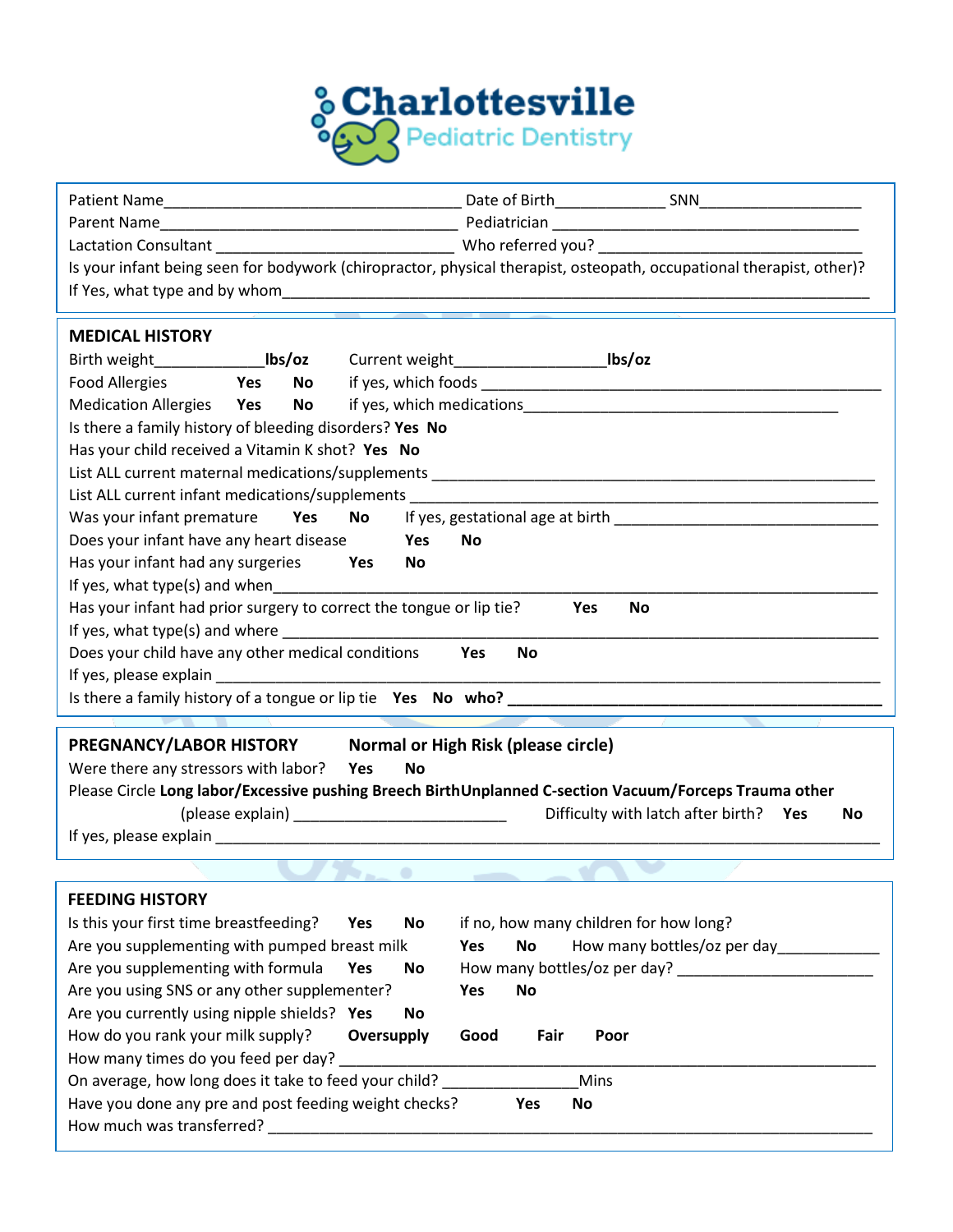## **BABY'S SYMPTOMS**

| Does your infant have a history of poor weight gain?                         | <b>Yes</b> | No        |
|------------------------------------------------------------------------------|------------|-----------|
| Does your infant struggle to stay awake while feeding?                       | <b>Yes</b> | No        |
| Does your infant struggle to get a good latch while feeding?                 | <b>Yes</b> | No        |
| Does your infant's upper lip remain tucked in while feeding?                 | <b>Yes</b> | No        |
| Does milk or formula leak out of the corners of mouth or nose while feeding? | <b>Yes</b> | <b>No</b> |
| Do you hear a "clicking" noise while your baby feeds?                        | <b>Yes</b> | No        |
| Does your infant chomp and gum your nipples while feeding?                   | <b>Yes</b> | No        |
| Does your infant become fussy at the breast or bottle?                       | <b>Yes</b> | <b>No</b> |
| Is your infant gassy?                                                        | <b>Yes</b> | No        |
| Does your infant frequently burp or hiccup?                                  | <b>Yes</b> | No        |
| Does your infant cough or choke during or after feeding?                     | <b>Yes</b> | No        |
| Has your infant been diagnosed with GERD (reflux)?                           | <b>Yes</b> | No        |
| If yes, list medications                                                     |            |           |
| Does your infant have a distended or bloated belly after feeding?            | <b>Yes</b> | No        |
| Is your infant experiencing Colic?                                           | <b>Yes</b> | No        |
| Does your infant use a pacifier?                                             | <b>Yes</b> | No        |
| If yes, does it frequently fall out?                                         | <b>Yes</b> | No        |
| Is your infant resistive and stressed when placed in the car seat?           | Yes        | No        |

## **MOTHER'S SYMPTOMS**

| Please rate your level of discomfort while feeding (1- no pain, 10- extreme pain)       |              |              |           |   |        |                 |   |           |   |         |         |
|-----------------------------------------------------------------------------------------|--------------|--------------|-----------|---|--------|-----------------|---|-----------|---|---------|---------|
|                                                                                         | $\mathbf{1}$ | $\mathbf{2}$ | 3         | 4 | 5.     | 6               | 7 | 8         | 9 | 10      |         |
| Do you have clogged ducts?<br><b>Yes</b><br><b>No</b>                                   |              |              |           |   |        |                 |   |           |   |         |         |
| Do you have a history of, or currently have, Mastitis?<br>No<br>Yes.                    |              |              |           |   |        |                 |   |           |   |         |         |
| Do you have a history of, or currently have, nipple/infant thrush?<br><b>Yes</b><br>No. |              |              |           |   |        |                 |   |           |   |         |         |
| Please circle any of the following regarding your nipples after feeding                 |              |              |           |   |        |                 |   |           |   |         |         |
|                                                                                         | creased      |              | flattened |   |        | lipstick shaped |   | blanching |   | cracked | bruised |
|                                                                                         | bleeding     |              | blistered |   | normal |                 |   |           |   |         |         |
| Please share your feeding goals and any other concerns                                  |              |              |           |   |        |                 |   |           |   |         |         |
|                                                                                         |              |              |           |   |        |                 |   |           |   |         |         |

*I agree that the information I have given is correct to the best of my knowledge, that it will be held in the strictest of confidence and it is my responsibility to inform Charlottesville Pediatric Dentistry of any changes to my information and my child's medical status.*

\_\_\_\_\_\_\_\_\_\_\_\_\_\_\_\_\_\_\_\_\_\_\_\_\_\_\_\_\_\_\_\_\_\_\_\_\_\_\_\_\_\_\_\_\_\_\_\_\_\_\_\_\_\_\_\_\_\_\_\_\_\_\_\_\_\_\_\_\_\_\_\_\_\_\_\_\_\_\_\_\_\_\_\_\_\_\_\_\_\_\_\_\_\_

Parent Signature Date